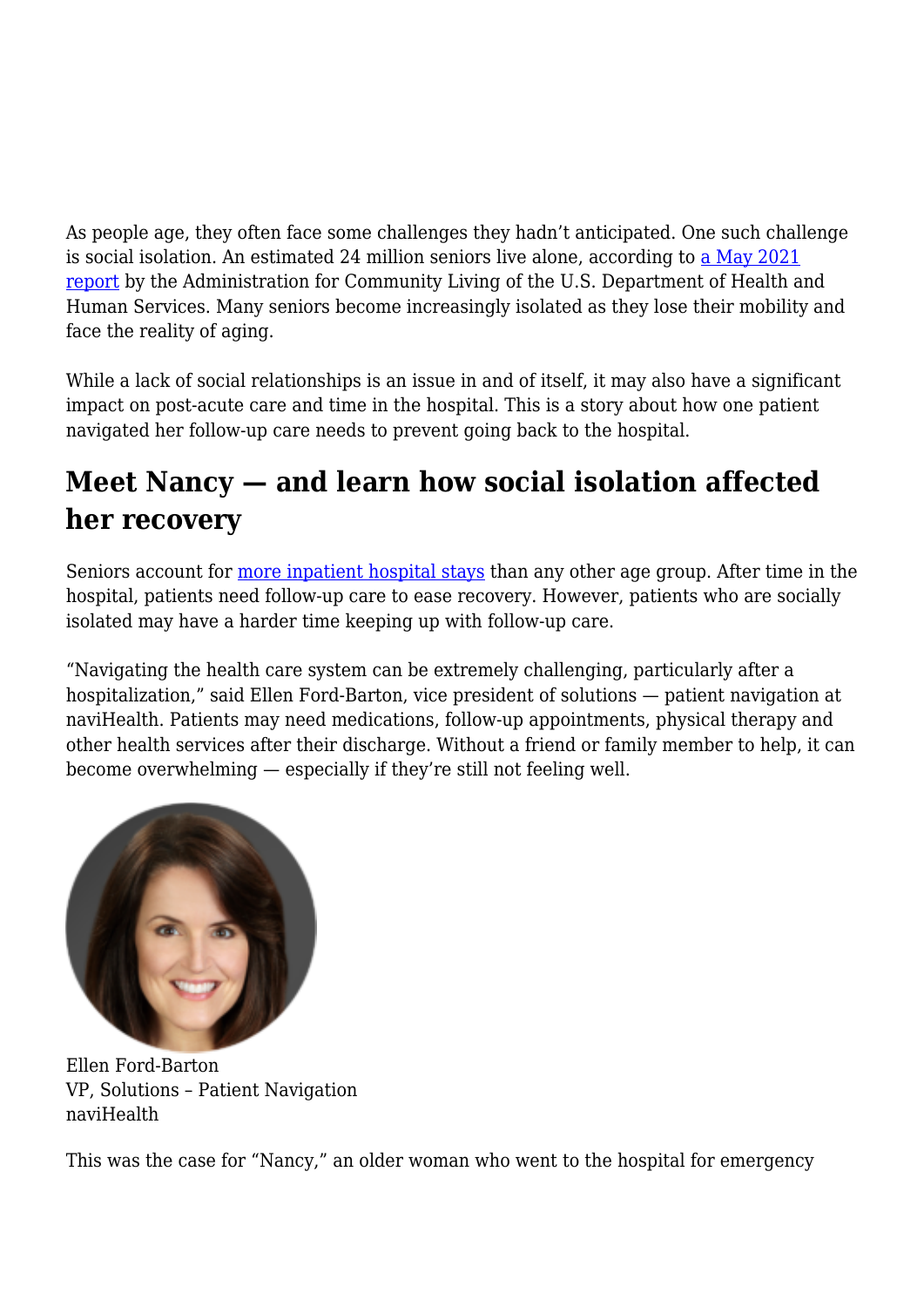surgery on her back. Before surgery, she tested positive for COVID-19, which further complicated matters. After surgery, her care team transferred her to a skilled nursing facility, where she stayed for three weeks. After discharge, her follow-up care included appointments with her primary care physician (PCP) and a variety of specialists, as well as home health care. But, like many other socially isolated seniors, she struggled to follow her plan of care.

## **Connecting socially isolated patients with care**

[More than 60%](https://jamanetwork.com/journals/jama/fullarticle/2776188) of adults age 50 and older reported being socially isolated at the beginning of the COVID-19 pandemic. These socially isolated seniors may not have the benefit of a friend or family member to help them keep up with follow-up care after a stint in the hospital. This puts them at a disadvantage that may also increase their risk of hospital readmission. By helping patients navigate follow-up care, providers reduce the chances of hospital readmission.

In Nancy's case, [naviHealth](https://navihealth.com/solutions/readmissions-reduction/) reached out to provide support after she left the skilled nursing facility. Unable to reach her after several phone calls and voicemails, naviHealth connected with her child. Nancy's child encouraged her to take part in in a welcome call with a naviHealth patient navigator, who began coordinating post-acute care for the patient.

"Our patient navigators can quickly identify care plan and social need gaps to ensure a smooth transition to home, identify social determinants of health (SDOH) barriers and create customized plans of action to address them," Ford-Barton said. "The goal is to take this lift off of patients and provide needed support and advocacy during the critical postdischarge recovery period, as well as connect patients to resources for long-term health, wellness and independence."

Through several conversations, the patient navigator learned that Nancy had follow-up appointments scheduled with her PCP and several specialists. But, she hadn't been able to connect with her home health care provider yet because of challenges with her voicemail. To streamline care, the patient navigator made an appointment for Nancy and later rescheduled it for a more convenient time that didn't conflict with the patient's schedule.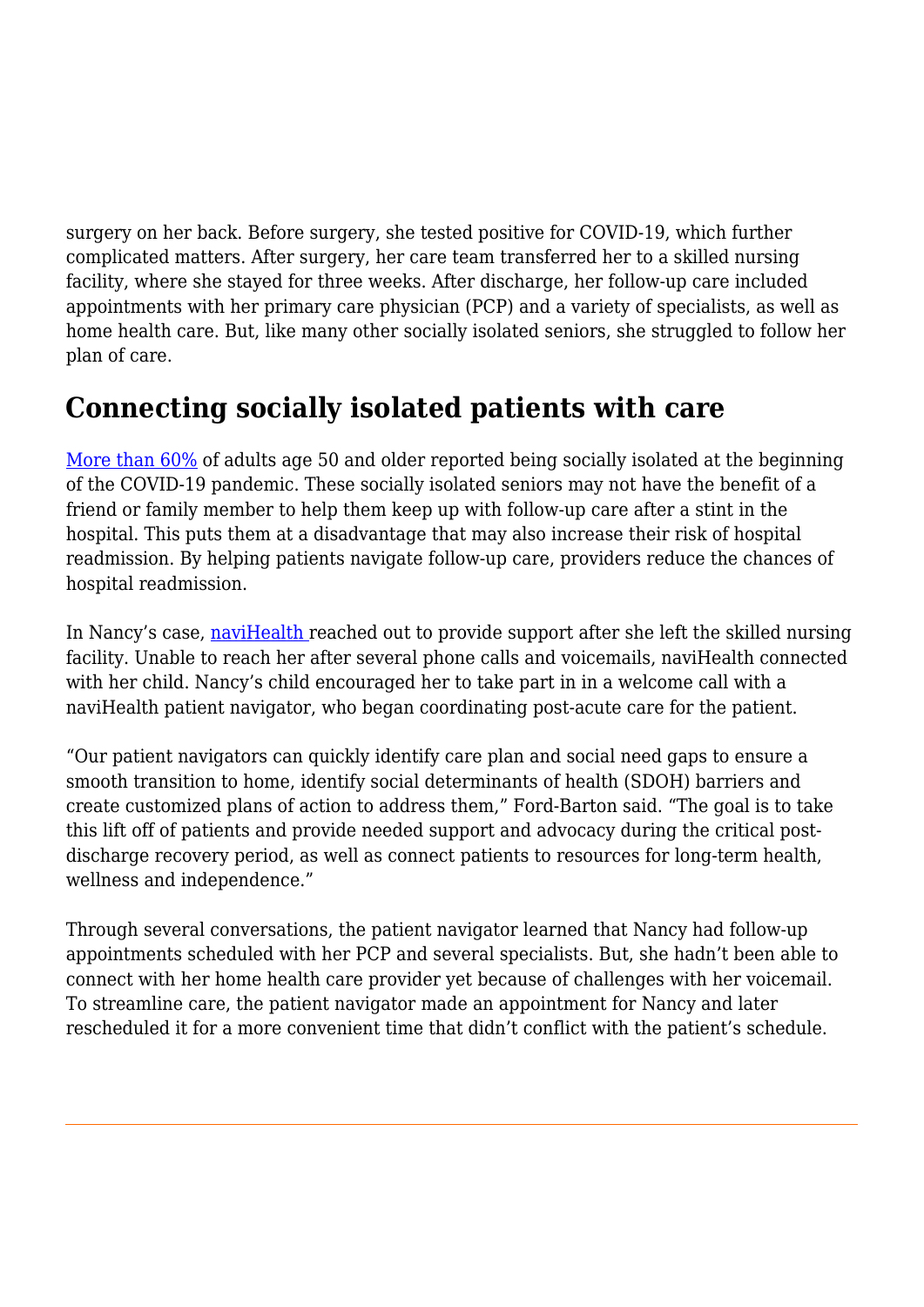

[Revisit: Prioritizing the mental health of seniors — and addressing its effects](https://navihealth.com/essentialinsights/prioritizing-the-mental-health-of-seniors-and-addressing-its-effects/)

## **Successfully identifying gaps in social needs – and filling them**

Throughout their conversations, the patient navigator picked up on some gaps in the social needs Nancy was experiencing. She shared that her limited income made it difficult to afford medications, food and incontinence supplies. Her lack of transportation was also weighing on her, as she didn't want to be a burden on her friends and family members.

This isn't uncommon for seniors. In fact, [a 2021 data report](https://www.census.gov/content/dam/Census/library/publications/2021/demo/p60-275.pdf) from the U.S. Census Bureau reveals that 9.5% of seniors live below the supplemental poverty line and [less than half of](https://www.ncoa.org/article/7-facts-about-older-adults-and-snap) [eligible seniors](https://www.ncoa.org/article/7-facts-about-older-adults-and-snap) take part in in the Supplemental Nutrition Assistance Program (SNAP).

Since this is a common experience, naviHealth patient navigators have a lot of resources to share with patients. It's integral to their mission, according to Ford-Barton. "We spend time listening and getting to know the patients so they feel safe and comfortable sharing very